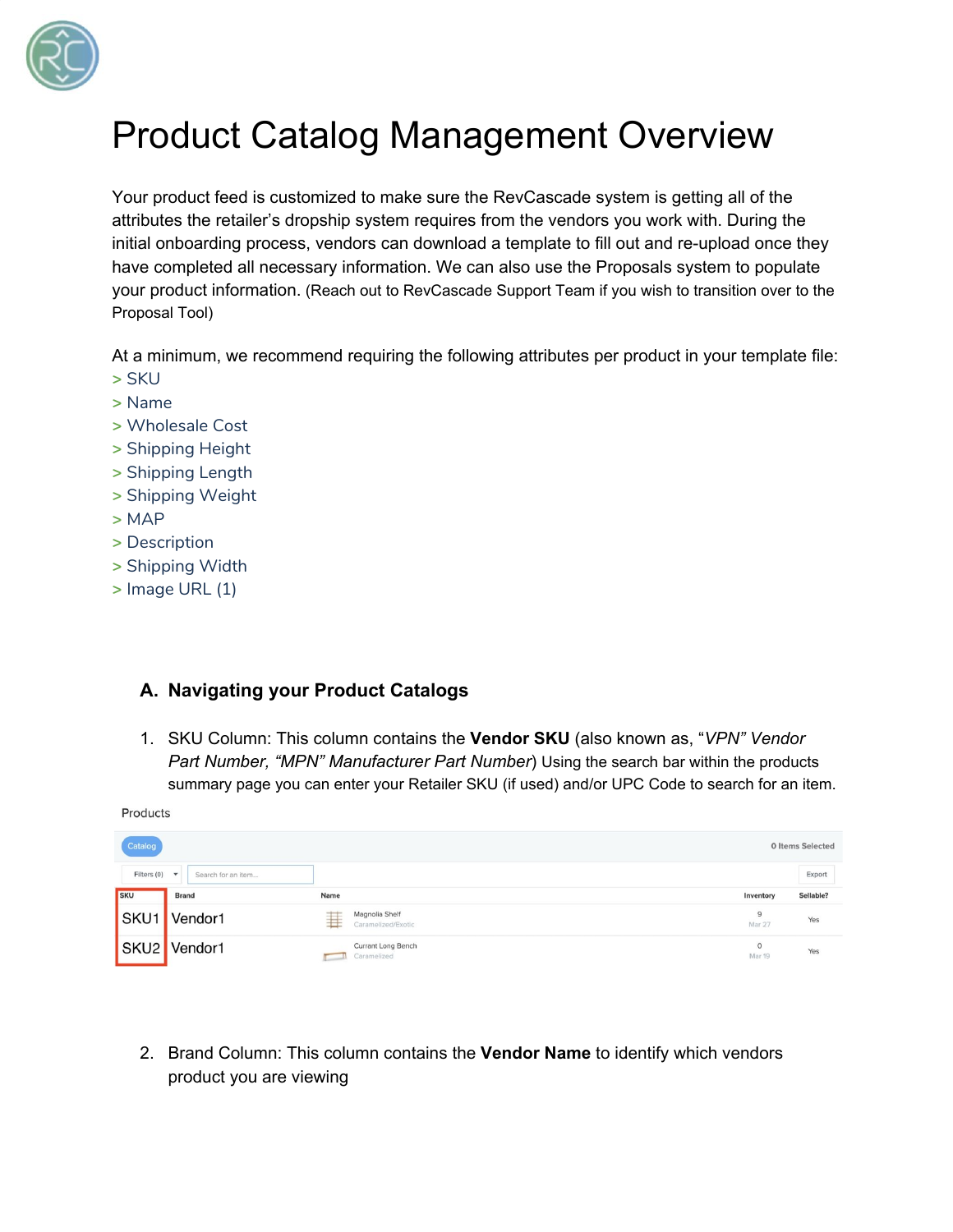

#### Products

| Catalog<br>0 Items Selected |                                                |      |                                          |                   |           |  |  |
|-----------------------------|------------------------------------------------|------|------------------------------------------|-------------------|-----------|--|--|
| Filters (0)                 | Search for an item<br>$\overline{\phantom{a}}$ |      |                                          |                   | Export    |  |  |
| <b>SKU</b>                  | <b>Brand</b>                                   | Name |                                          | Inventory         | Sellable? |  |  |
| SKU1                        | Vendor1                                        | 坓    | Magnolia Shelf<br>Caramelized/Exotic     | 9<br>Mar 27       | Yes       |  |  |
|                             | SKU2 Vendor1                                   |      | <b>Currant Long Bench</b><br>Caramelized | $\circ$<br>Mar 19 | Yes       |  |  |

### 3. Name Column: The Name columns contains the products description

Products

 $\mathbb{R}$  .

| Catalog                             |                    |              |                                      |                   | 0 Items Selected |
|-------------------------------------|--------------------|--------------|--------------------------------------|-------------------|------------------|
| Filters $(0)$ $\blacktriangleright$ | Search for an item |              |                                      |                   | Export           |
| <b>SKU</b>                          | <b>Brand</b>       | Name         |                                      | Inventory         | Sellable?        |
| SKU1                                | Vendor1            | ⋣            | Magnolia Shelf<br>Caramelized/Exotic | 9<br>Mar 27       | Yes              |
|                                     | SKU2 Vendor1       | $\mathbf{H}$ | Currant Long Bench<br>Caramelized    | $\circ$<br>Mar 19 | Yes              |

4. Inventory Column: The inventory column contains the current inventory amount of the product

| Products                           |                    |                |                                      |                          |                  |
|------------------------------------|--------------------|----------------|--------------------------------------|--------------------------|------------------|
| Catalog                            |                    |                |                                      |                          | 0 Items Selected |
| Filters $(0)$ $\blacktriangledown$ | Search for an item |                |                                      |                          | Export           |
| <b>SKU</b>                         | <b>Brand</b>       | Name           |                                      | Inventory                | Sellable?        |
| SKU <sub>1</sub>                   | Vendor1            | $-+$<br>$^{+}$ | Magnolia Shelf<br>Caramelized/Exotic | 9<br><b>Mar 27</b>       | Yes              |
|                                    | SKU2 Vendor1       |                | Currant Long Bench<br>Caramelized    | $\circ$<br><b>Mar 19</b> | Yes              |

5. Sellable: The Sellable column contains a "Yes" or "No" value. If the value is "No", it is recommended that you reach out to that vendor and request further clarification. Typically this value is set to "No" if the item is out of stock for the time being.

| Products                            |                    |      |                                      |                          |                  |  |
|-------------------------------------|--------------------|------|--------------------------------------|--------------------------|------------------|--|
| Catalog                             |                    |      |                                      |                          | 0 Items Selected |  |
| Filters $(0)$ $\blacktriangleright$ | Search for an item |      |                                      |                          | Export           |  |
| <b>SKU</b>                          | <b>Brand</b>       | Name |                                      | Inventory                | Sellable?        |  |
| SKU1                                | Vendor1            | 荓    | Magnolia Shelf<br>Caramelized/Exotic | $\overline{9}$<br>Mar 27 | Yes              |  |
|                                     | SKU2 Vendor1       |      | Currant Long Bench<br>Caramelized    | $\circ$<br>Mar 19        | Yes              |  |

**B. Filtering Options for Product Catalog Management**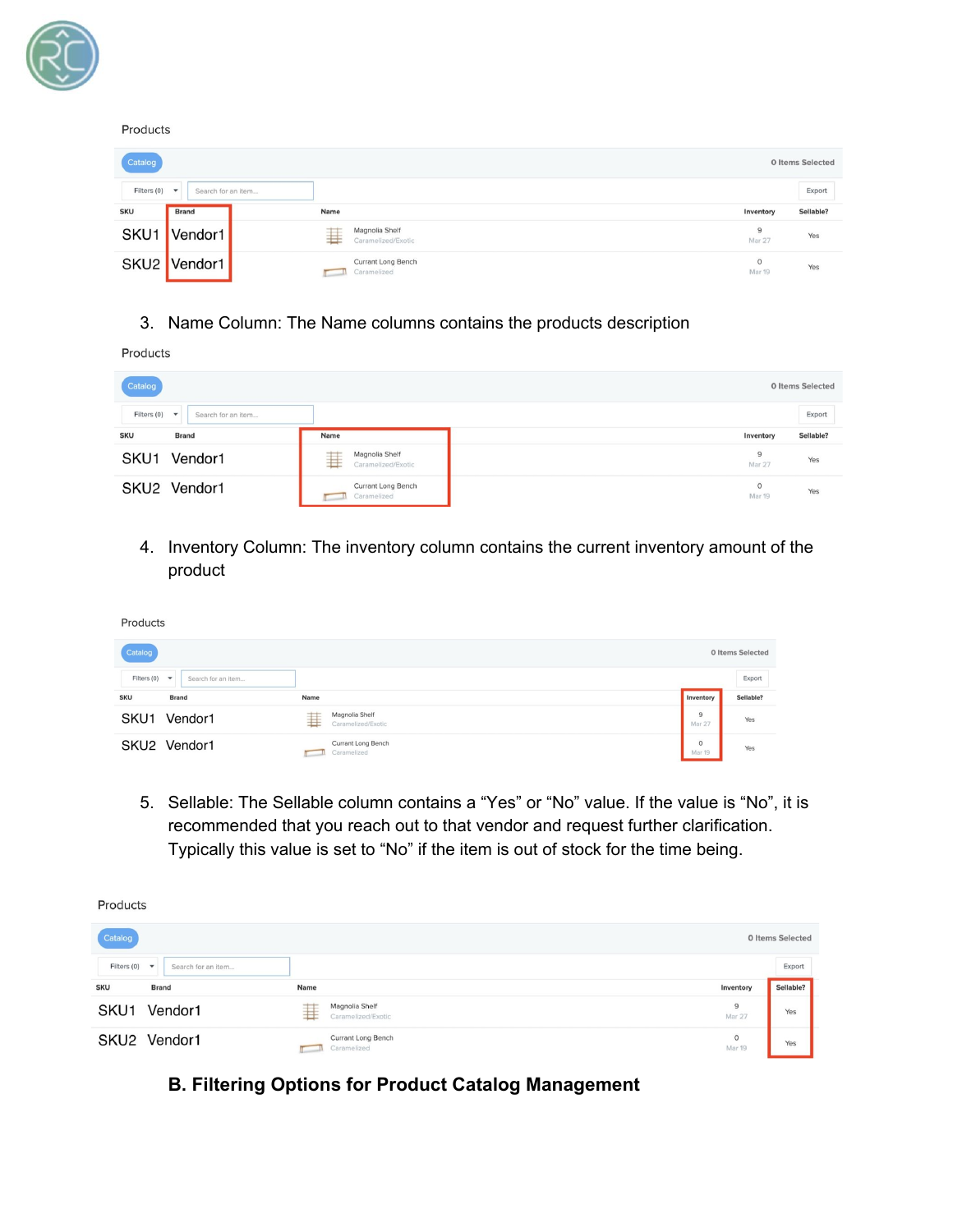

The Products Summary Page can be filtered by many different product attributes. Click the **Filters** widget in the top left-hand corner of the page to begin filtering.

## 1. Filter **Access** to Vendor Product Catalog

If you are conducting a search on all products per vendor, select **Access** under *Product Data* to begin selecting the vendor(s) you want to start viewing product information for.

|                              |                    |                                   |                                 |                  | Products                            |                    |                    |                      |
|------------------------------|--------------------|-----------------------------------|---------------------------------|------------------|-------------------------------------|--------------------|--------------------|----------------------|
| Products                     |                    |                                   |                                 |                  |                                     |                    |                    |                      |
| Catalog                      |                    |                                   |                                 | 0 Items Selected | Catalog                             |                    |                    |                      |
| Filters (0)                  | Search for an item |                                   |                                 | Export           | Filters (0)<br>$\blacktriangledown$ | Search for an item |                    |                      |
| PRODUCT ATTRIBUTES           |                    | - No Currently Selected Filters - | Inventory                       | Sellable?        | PRODUCT ATTRIBUTES                  |                    | □ Vendor A         |                      |
| Manufacturer<br>Category     |                    |                                   | 9<br>Mar 27                     | Yes              | <b>Manufacturer</b>                 |                    |                    | <b>Select Vendor</b> |
| Color                        |                    |                                   | $\circ$                         |                  | Category                            | $\rightarrow$      | Vendor B<br>$\Box$ |                      |
| Size                         |                    |                                   | Mar 19                          | Yes              | Color                               |                    |                    |                      |
| Finish<br>Collection         |                    |                                   | $\circ$<br>Mar 19               | Yes              | Size                                |                    |                    |                      |
| PRODUCT DATA                 |                    |                                   | $\overline{a}$                  | Yes              | Finish                              |                    |                    |                      |
| Sellable<br>Access           |                    |                                   | Mar 19                          |                  | Collection                          | ١                  |                    |                      |
| Inventory                    |                    |                                   | $\circ$<br>Mar 19               | Yes              | PRODUCT DATA                        |                    |                    |                      |
| <b>Updated Since</b>         |                    |                                   | $22\,$<br>łed                   | Yes              | Sellable                            |                    |                    |                      |
| <b>Added Since</b><br>Images |                    |                                   | Mar 19                          |                  | <b>Access</b>                       |                    |                    |                      |
| <b>Shipping Info</b>         |                    |                                   | bed<br>$\overline{1}$<br>Mar 19 | Yes              | Inventory                           |                    |                    |                      |
|                              |                    |                                   |                                 |                  | <b>Updated Since</b>                | $\mathcal{P}$      |                    |                      |
|                              |                    |                                   |                                 |                  | <b>Added Since</b>                  |                    |                    |                      |
|                              |                    |                                   |                                 |                  | Images                              |                    |                    |                      |
|                              |                    |                                   |                                 |                  | <b>Shipping Info</b>                |                    |                    |                      |

## 2. Filter which product do or do not have **images** available

If you require your vendors to provide an image within the RevCascade portal, you can conduct a search within their product catalog for all products that do not have an image available

| Products                           |   |                                        |                                     |
|------------------------------------|---|----------------------------------------|-------------------------------------|
| Catalog                            |   |                                        |                                     |
| Filters $(0)$ $\blacktriangledown$ |   | Search for an item                     |                                     |
| PRODUCT ATTRIBUTES<br>Manufacturer |   | Has Images<br>□ Has No Images          |                                     |
| Category                           |   | Select to view                         |                                     |
| Color                              | ⋗ | products with images<br>Select to view |                                     |
| <b>Size</b>                        |   | products without                       |                                     |
| Finish                             |   | images                                 |                                     |
| Collection                         |   |                                        |                                     |
| PRODUCT DATA                       |   |                                        |                                     |
| <b>Sellable</b>                    |   |                                        |                                     |
| <b>Access</b>                      |   |                                        |                                     |
| Inventory                          |   |                                        |                                     |
| <b>Updated Since</b>               |   |                                        |                                     |
| <b>Added Since</b>                 |   |                                        | 3. Filter based on the date product |
| <b>Images</b>                      |   |                                        | was added since                     |
| <b>Shipping Info</b>               |   |                                        |                                     |